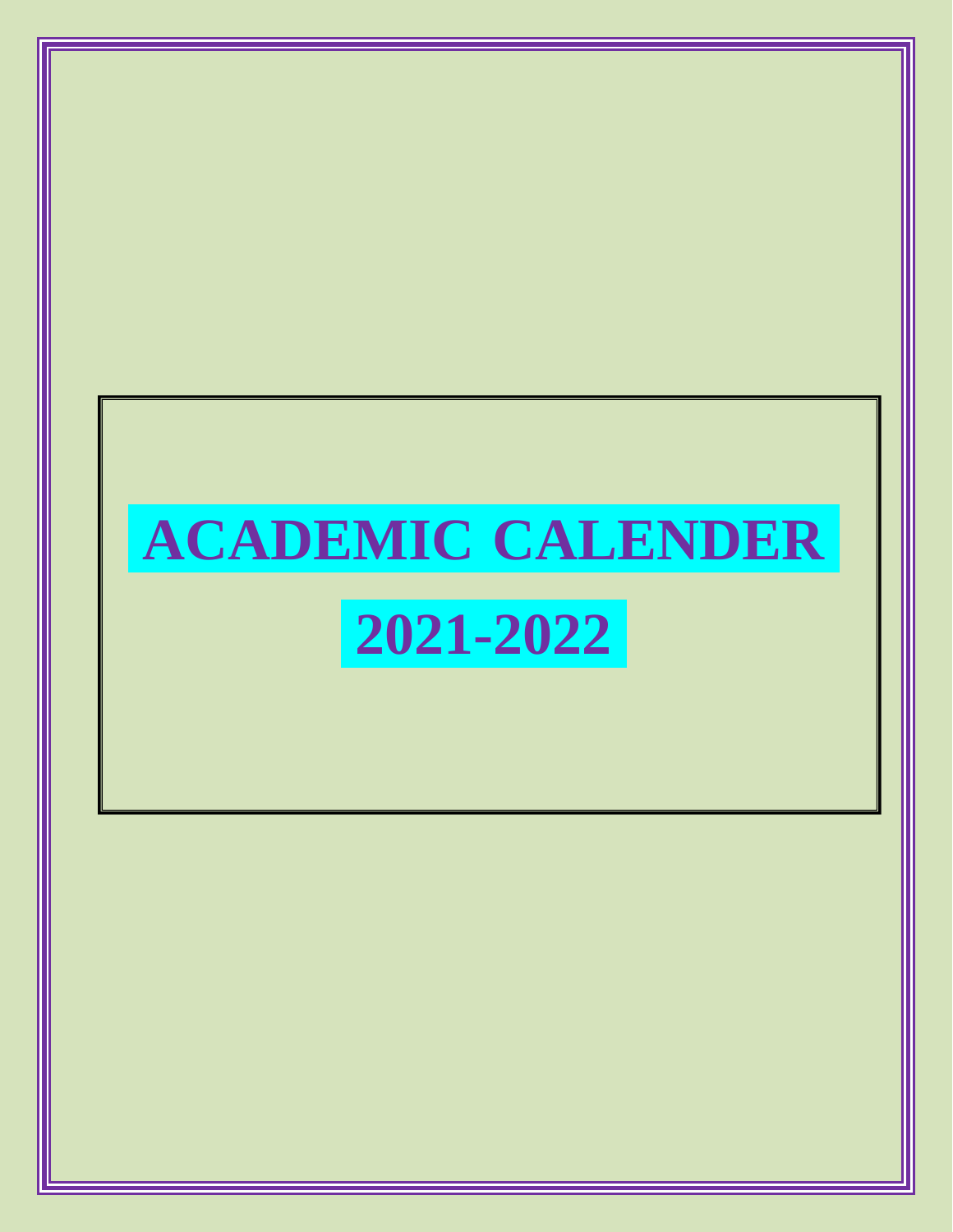## **EVEN SEMESTER 2021-2022**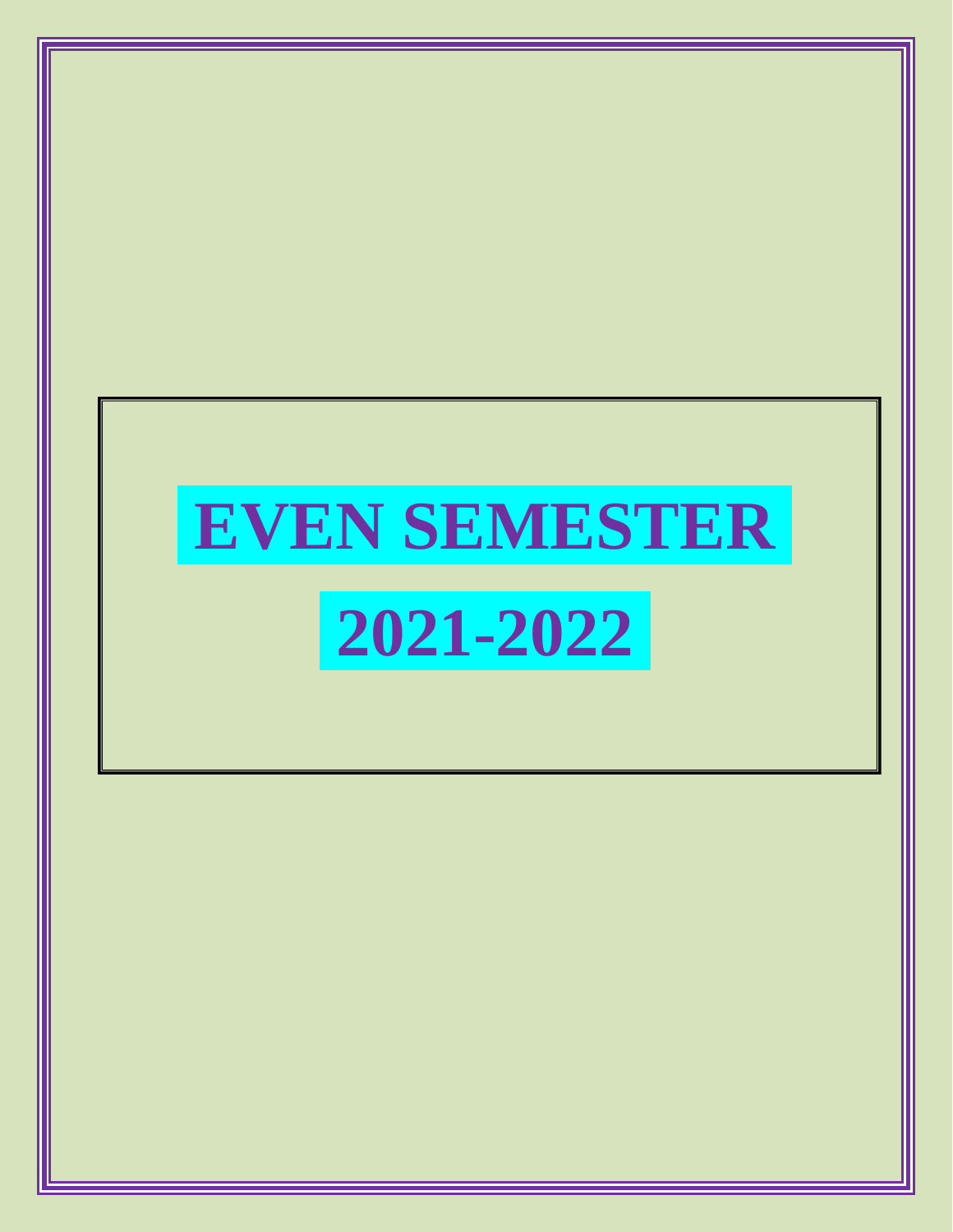#### **PPG COLLEGE OF ARTS & SCIENCE Coimbatore – 35 February 2022**

| <b>DATE</b>      | <b>DAY</b>  | <b>PARTICULARS</b>                     | <b>DAY</b><br><b>ORDER</b> | NO. OF<br><b>WORKING</b><br><b>DAYS</b> |
|------------------|-------------|----------------------------------------|----------------------------|-----------------------------------------|
| $\mathbf{1}$     | <b>TUES</b> |                                        |                            |                                         |
| $\overline{2}$   | <b>WED</b>  |                                        |                            |                                         |
| 3                | <b>THU</b>  |                                        |                            |                                         |
| $\overline{4}$   | <b>FRI</b>  |                                        |                            |                                         |
| $\mathfrak{S}$   | <b>SAT</b>  | Holiday                                |                            |                                         |
| 6                | <b>SUN</b>  | Holiday                                |                            |                                         |
| $\boldsymbol{7}$ | <b>MON</b>  |                                        |                            |                                         |
| $\,8\,$          | <b>TUES</b> |                                        |                            |                                         |
| 9                | <b>WED</b>  |                                        |                            |                                         |
| 10               | THU         |                                        |                            |                                         |
| 11               | <b>FRI</b>  |                                        |                            |                                         |
| 12               | <b>SAT</b>  |                                        |                            |                                         |
| 13               | <b>SUN</b>  | Holiday                                |                            |                                         |
| 14               | <b>MON</b>  |                                        |                            |                                         |
| 15               | <b>TUES</b> |                                        |                            |                                         |
| 16               | <b>WED</b>  |                                        |                            |                                         |
| 17               | <b>THU</b>  |                                        |                            |                                         |
| 18               | FRI         |                                        |                            |                                         |
| 19               | <b>SAT</b>  | Holiday                                |                            |                                         |
| 20               | <b>SUN</b>  | Holiday                                |                            |                                         |
| 21               | <b>MON</b>  |                                        |                            |                                         |
| 22               | <b>TUES</b> |                                        |                            |                                         |
| 23               | <b>WED</b>  |                                        |                            |                                         |
| 24               | <b>THU</b>  |                                        |                            |                                         |
| 25               | FRI         |                                        |                            |                                         |
| $26\,$           | <b>SAT</b>  |                                        |                            |                                         |
| $27\,$           | <b>SUN</b>  | Holiday                                |                            |                                         |
| $28\,$           | <b>MON</b>  | <b>Even Semester Classes Commences</b> | $\bf I$                    | $\mathbf{1}$                            |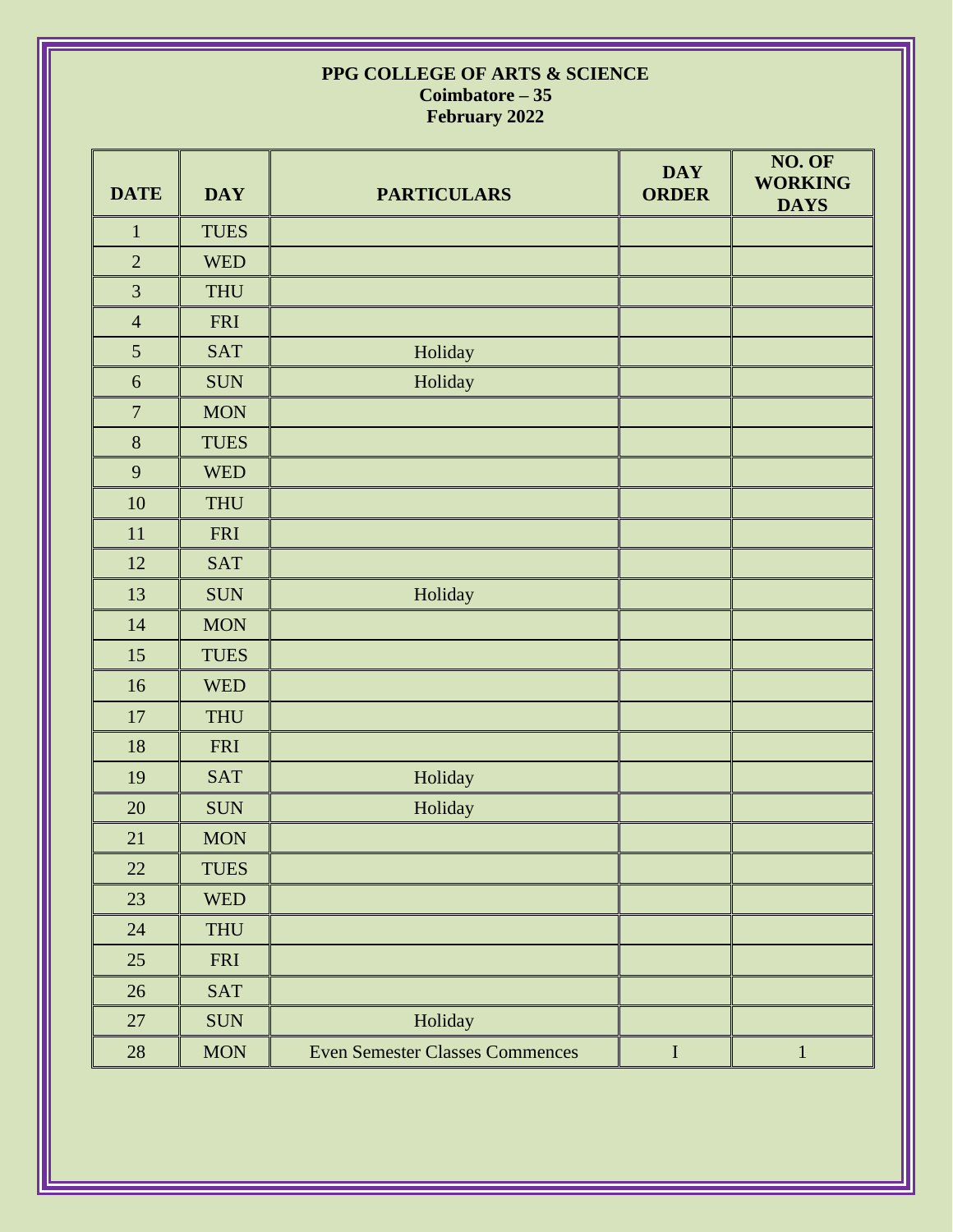#### **PPG COLLEGE OF ARTS & SCIENCE Coimbatore – 35 MARCH 2022**

| <b>DATE</b>     | <b>DAY</b>  | <b>PARTICULARS</b> | <b>DAY</b><br><b>ORDER</b> | NO. OF<br><b>WORKING</b><br><b>DAYS</b> |
|-----------------|-------------|--------------------|----------------------------|-----------------------------------------|
| $\mathbf{1}$    | <b>TUES</b> |                    | $\rm II$                   | $\overline{2}$                          |
| $\overline{2}$  | <b>WED</b>  |                    | III                        | 3                                       |
| 3               | THU         |                    | IV                         | $\overline{4}$                          |
| $\overline{4}$  | <b>FRI</b>  |                    | $\mathbf V$                | 5                                       |
| $5\overline{)}$ | <b>SAT</b>  | Holiday            |                            |                                         |
| $\sqrt{6}$      | <b>SUN</b>  | Holiday            |                            |                                         |
| $\overline{7}$  | <b>MON</b>  |                    | $\mathbf{VI}$              | 6                                       |
| 8               | <b>TUES</b> |                    | $\bf I$                    | $\overline{7}$                          |
| 9               | <b>WED</b>  |                    | $\rm II$                   | 8                                       |
| 10              | THU         |                    | $\rm III$                  | 9                                       |
| $11\,$          | <b>FRI</b>  |                    | ${\rm IV}$                 | 10                                      |
| 12              | <b>SAT</b>  |                    | $\mathbf V$                | $11\,$                                  |
| 13              | <b>SUN</b>  | Holiday            |                            |                                         |
| $14\,$          | <b>MON</b>  |                    | $\mathbf{VI}$              | 12                                      |
| 15              | <b>TUES</b> |                    | $\rm I$                    | 13                                      |
| 16              | <b>WED</b>  |                    | $\rm II$                   | 14                                      |
| 17              | <b>THU</b>  |                    | III                        | 15                                      |
| 18              | <b>FRI</b>  |                    | ${\rm IV}$                 | 16                                      |
| 19              | <b>SAT</b>  | Holiday            |                            |                                         |
| $20\,$          | <b>SUN</b>  | Holiday            |                            |                                         |
| 21              | <b>MON</b>  |                    | $\mathbf V$                | $17\,$                                  |
| 22              | <b>TUES</b> |                    | $\mbox{VI}$                | $18\,$                                  |
| 23              | <b>WED</b>  |                    | $\mathbf I$                | 19                                      |
| 24              | <b>THU</b>  |                    | $\rm II$                   | 20                                      |
| 25              | <b>FRI</b>  |                    | $\rm III$                  | 21                                      |
| 26              | SAT         |                    | ${\rm IV}$                 | 22                                      |
| $27\,$          | <b>SUN</b>  | Holiday            |                            |                                         |
| 28              | <b>MON</b>  |                    | $\mathbf V$                | 23                                      |
| 29              | <b>TUES</b> |                    | VI                         | 24                                      |
| 30              | <b>WED</b>  |                    | $\rm I$                    | 25                                      |
| 31              | THU         |                    | $\rm II$                   | 26                                      |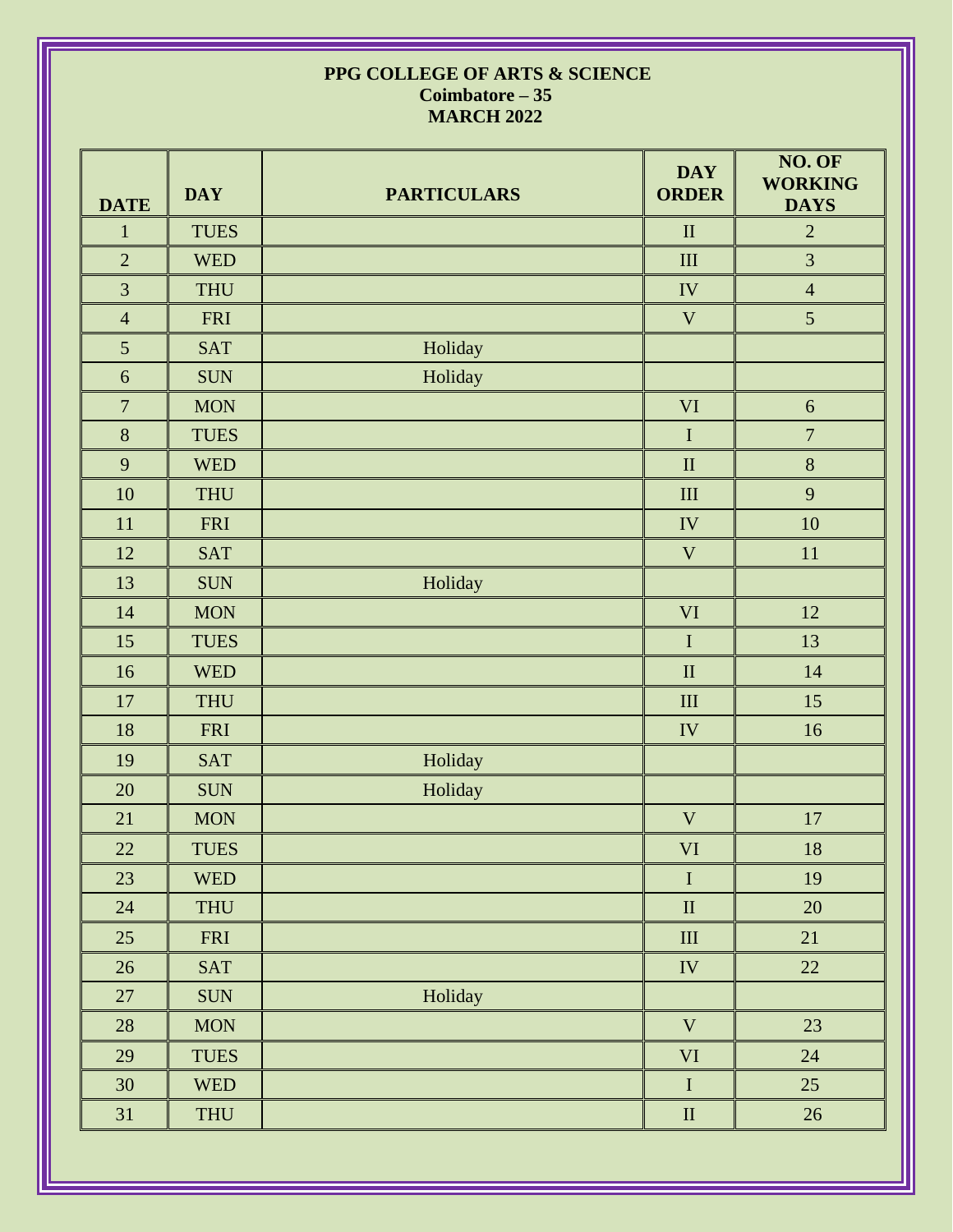#### **PPG COLLEGE OF ARTS & SCIENCE Coimbatore – 35**

**APRL 2022**

| <b>DATE</b>      | <b>DAY</b>  | <b>PARTICULARS</b>       | <b>DAY</b><br><b>ORDER</b>  | NO. OF<br><b>WORKING</b><br><b>DAYS</b> |
|------------------|-------------|--------------------------|-----------------------------|-----------------------------------------|
| $\mathbf{1}$     | <b>FRI</b>  |                          | $\mathop{\rm III}\nolimits$ | 27                                      |
| $\overline{2}$   | <b>SAT</b>  | Holiday                  |                             |                                         |
| $\overline{3}$   | <b>SUN</b>  | Holiday                  |                             |                                         |
| $\overline{4}$   | <b>MON</b>  |                          | IV                          | 28                                      |
| 5                | <b>TUES</b> |                          | $\mathbf V$                 | 29                                      |
| $\boldsymbol{6}$ | <b>WED</b>  |                          | VI                          | 30                                      |
| $\overline{7}$   | <b>THU</b>  |                          | $\rm I$                     | 31                                      |
| $\bf 8$          | <b>FRI</b>  |                          | $\rm II$                    | 32                                      |
| 9                | <b>SAT</b>  |                          | $\rm III$                   | 33                                      |
| 10               | <b>SUN</b>  | Holiday                  |                             |                                         |
| 11               | <b>MON</b>  |                          | IV                          | 34                                      |
| 12               | <b>TUES</b> |                          | V                           | 35                                      |
| 13               | <b>WED</b>  |                          | $\mathbf{VI}$               | 36                                      |
| 14               | <b>THU</b>  | Holiday - Tamil New Year |                             |                                         |
| 15               | <b>FRI</b>  | Holiday - Good Friday    |                             |                                         |
| 16               | <b>SAT</b>  | Holiday                  |                             |                                         |
| 17               | <b>SUN</b>  | Holiday                  |                             |                                         |
| 18               | <b>MON</b>  |                          | $\bf I$                     | 37                                      |
| 19               | <b>TUES</b> |                          | $\mathbf{I}$                | 38                                      |
| 20               | <b>WED</b>  |                          | III                         | 39                                      |
| 21               | <b>THU</b>  |                          | IV                          | 40                                      |
| 22               | <b>FRI</b>  |                          | $\mathbf V$                 | 41                                      |
| 23               | SAT         |                          | <b>VI</b>                   | 42                                      |
| 24               | <b>SUN</b>  | Holiday                  |                             |                                         |
| 25               | <b>MON</b>  |                          | $\mathbf I$                 | 43                                      |
| 26               | <b>TUES</b> |                          | $\rm II$                    | $44$                                    |
| 27               | <b>WED</b>  |                          | $\rm III$                   | 45                                      |
| 28               | THU         |                          | IV                          | 46                                      |
| 29               | FRI         |                          | $\mathbf V$                 | 47                                      |
| 30               | <b>SAT</b>  |                          | VI                          | 48                                      |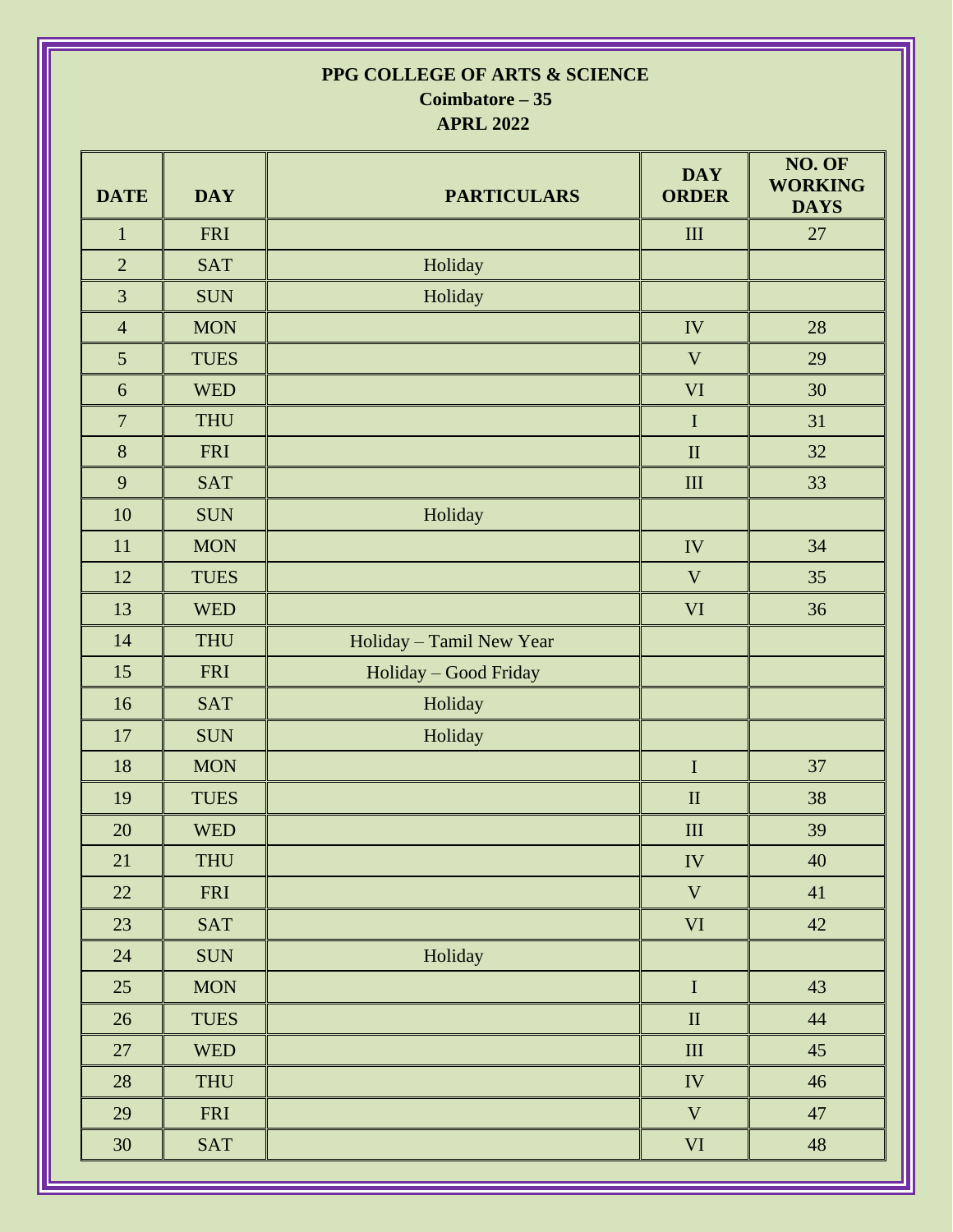#### **PPG COLLEGE OF ARTS & SCIENCE Coimbatore – 35 MAY 2022**

| <b>DATE</b>      | <b>DAY</b>  | <b>PARTICULARS</b> | <b>DAY</b><br><b>ORDER</b>  | NO. OF<br><b>WORKING</b><br><b>DAYS</b> |
|------------------|-------------|--------------------|-----------------------------|-----------------------------------------|
| $\mathbf{1}$     | <b>SUN</b>  | Holiday            |                             |                                         |
| $\overline{2}$   | <b>MON</b>  |                    | $\rm I$                     | 49                                      |
| 3                | <b>TUES</b> | Holiday - Ramzan   |                             |                                         |
| $\overline{4}$   | <b>WED</b>  |                    | $\mathbf{I}$                | 50                                      |
| 5                | <b>THU</b>  |                    | $\mathop{\rm III}\nolimits$ | 51                                      |
| 6                | <b>FRI</b>  |                    | ${\rm IV}$                  | 52                                      |
| $\boldsymbol{7}$ | <b>SAT</b>  | Holiday            |                             |                                         |
| 8                | <b>SUN</b>  | Holiday            |                             |                                         |
| 9                | <b>MON</b>  |                    | $\mathbf{V}$                | 53                                      |
| 10               | <b>TUES</b> |                    | VI                          | 54                                      |
| 11               | <b>WED</b>  |                    | $\rm I$                     | 55                                      |
| 12               | <b>THU</b>  |                    | $\mathbf{I}$                | 56                                      |
| 13               | <b>FRI</b>  |                    | $\mathop{\rm III}\nolimits$ | 57                                      |
| 14               | <b>SAT</b>  |                    | IV                          | 58                                      |
| 15               | <b>SUN</b>  | Holiday            |                             |                                         |
| 16               | <b>MON</b>  |                    | $\mathbf V$                 | 59                                      |
| $17\,$           | <b>TUES</b> |                    | VI                          | 60                                      |
| 18               | <b>WED</b>  |                    | $\bf I$                     | 61                                      |
| 19               | <b>THU</b>  |                    | $\mathbf{I}$                | 62                                      |
| 20               | <b>FRI</b>  |                    | $\rm III$                   | 63                                      |
| 21               | <b>SAT</b>  | Holiday            |                             |                                         |
| 22               | <b>SUN</b>  | Holiday            |                             |                                         |
| 23               | <b>MON</b>  |                    | IV                          | 64                                      |
| 24               | <b>TUES</b> |                    | $\mathbf V$                 | 65                                      |
| 25               | <b>WED</b>  |                    | VI                          | 66                                      |
| 26               | <b>THU</b>  |                    | $\rm I$                     | 67                                      |
| 27               | <b>FRI</b>  |                    | $\rm II$                    | 68                                      |
| 28               | <b>SAT</b>  |                    | $\rm III$                   | 69                                      |
| 29               | <b>SUN</b>  | Holiday            |                             |                                         |
| 30               | <b>MON</b>  |                    | IV                          | 70                                      |
| 31               | <b>TUES</b> |                    | $\mathbf V$                 | 71                                      |